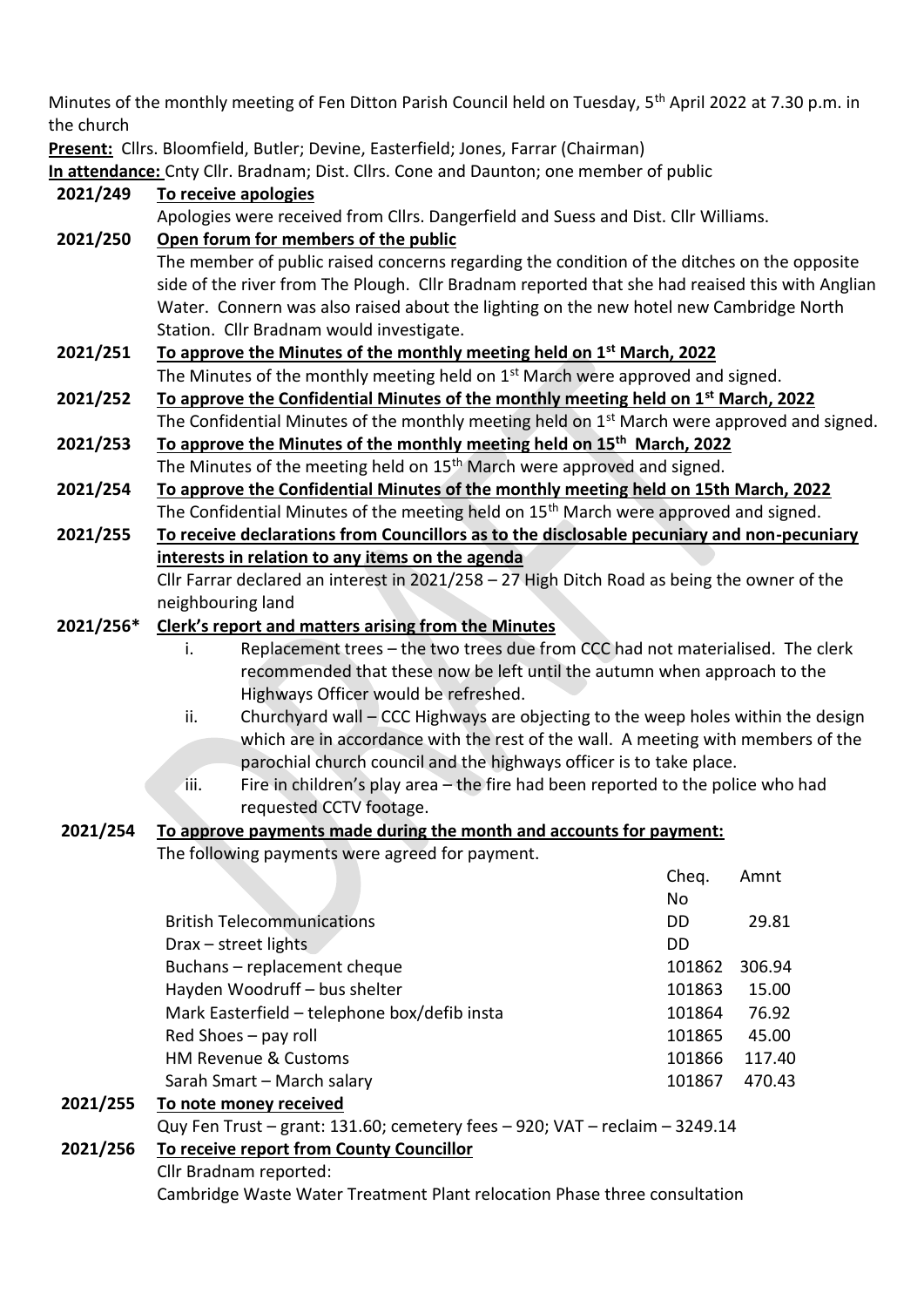Waterbeach to Cambridge Better Public Transport, Chisholm Trail Phase 2; Household recycling centre in Butt Lane expansion and that she had planted a plum tree in Musgrave Way as Chair of SCDC to commemorate the Queen's Platinum Jubilee

## **2021/267 To receive report from District Councillors**

Cllr Cone expressed thanks for support in past four years as a district councillor and Reported:

On the schemes to support Ukranian refugees;

Cllrs Daunton and Williams reported:

On the schemes to support Ukranian refuges; the housing land supply being comfortably above the minimum 5 year supply expected by the Government; help to housing charity; grants for climate change; and community chest grant which now supports defibrillator installation.

### **2021/258 To consider following planning applications and tree works applications**

| 22/0350/TTCA     | 27 High Ditch Road              | Walnut - fell to near ground level and<br>regrowth<br>Noted                                                                                                                                                                                                                                                                                                                                              |
|------------------|---------------------------------|----------------------------------------------------------------------------------------------------------------------------------------------------------------------------------------------------------------------------------------------------------------------------------------------------------------------------------------------------------------------------------------------------------|
| S/1096/19/COND17 | Land north of Newmarket<br>Road | Submission of details required by<br>condition 17 (Retail Unit Servicing and<br><b>Operational Management</b><br>Plan/Scheme) of reserved matters<br>application S/1096/RM<br>The council considered that there<br>should be no access along Ditton Lane<br>to and from the Retail units. This is<br>requested to prevent access by<br>deliveries to the site and should be<br>signed as such.           |
| S/1096/19/COND10 | Land of Newmarket Road          | Submission of details required by<br>condition 10 (odour filtration<br>ductwork) of reserved matters<br>application S/1096/19/RM<br>Noted                                                                                                                                                                                                                                                                |
| 22/0357/TTCA     | Cemetery, Church Street         | Remove dead wood and reduce height<br>by 3ms of ash and sycamore<br>Noted                                                                                                                                                                                                                                                                                                                                |
| 22/0163/TTCA     | 43 Green End                    | Willow - pollard at 5m above ground<br>level<br>Noted                                                                                                                                                                                                                                                                                                                                                    |
| 22/01197/HFUL    | <b>Hardwick House</b>           | Retrospective conversion of existing<br>Garage and Workshop to annex<br>The Council are mindful of the history<br>of the use of the conversion as a let<br>property not annexed to Hardwick<br>House. The Council approve the<br>application for an annex to Hardwick<br>House based on permission granted<br>being conditioned that use of the<br>annex is and remains subsidiary to<br>Hardwick House. |

## **2021/259 Planning application responses from SCDC:**